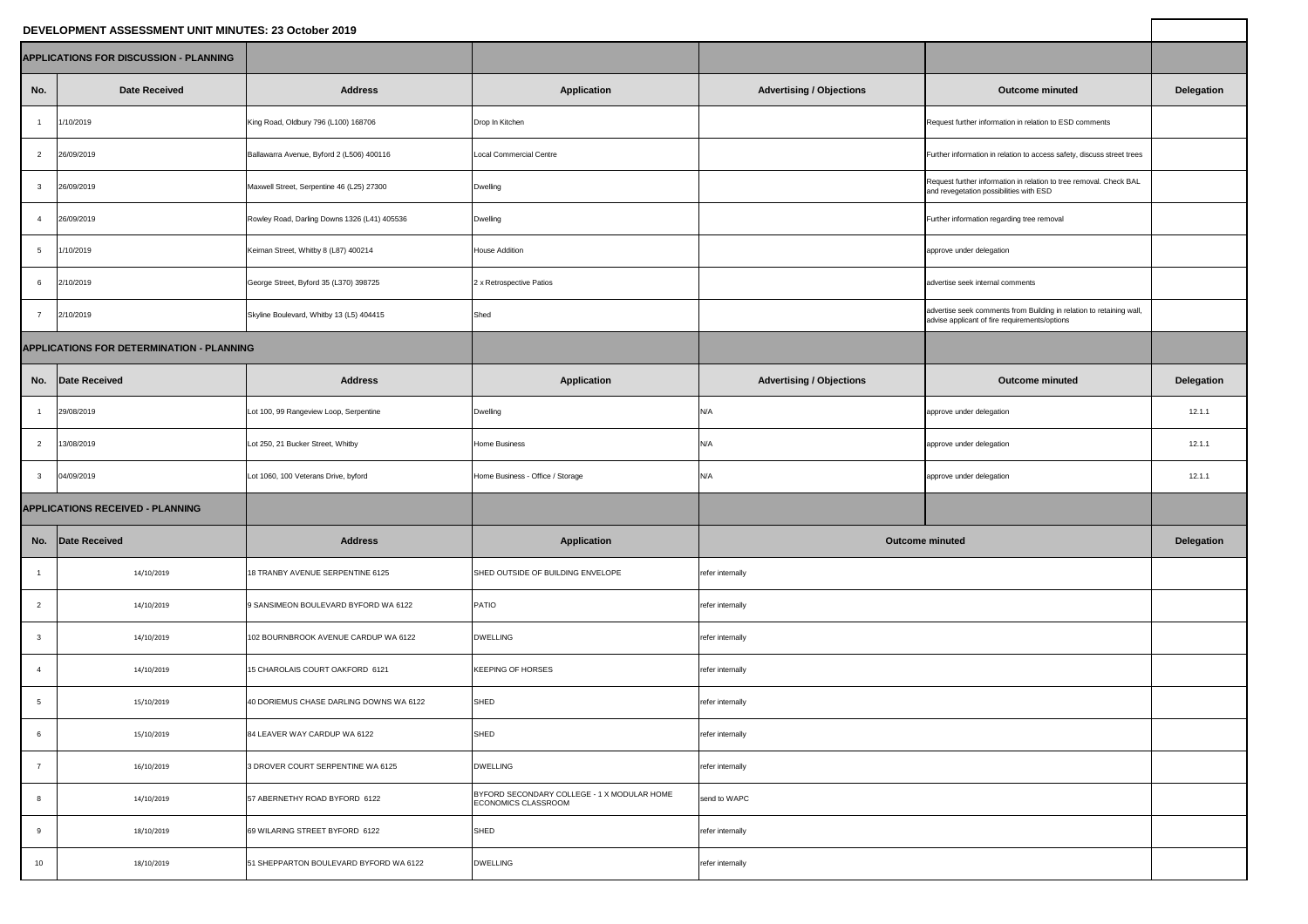|                                       | <b>BUILDING APPLICATIONS RECEIVED</b> |                  |                                           |                                                   |                                                            |                   |
|---------------------------------------|---------------------------------------|------------------|-------------------------------------------|---------------------------------------------------|------------------------------------------------------------|-------------------|
| No.                                   | <b>Date Received</b>                  | Owner            | <b>Address 1</b>                          | <b>Adderss 2</b>                                  | <b>Application</b>                                         | <b>Delegation</b> |
|                                       | 14/10/2019                            |                  | 35 TRUMAN PROMENADE                       | BYFORD WA 6122                                    | <b>DWELLING</b>                                            | 2.1.1             |
| $\overline{2}$                        | 15/10/2019                            |                  | 2 MAKIN COURT                             | BYFORD 6122                                       | <b>PATIO</b>                                               | 2.1.1             |
| $\mathbf{3}$                          | 15/10/2019                            |                  | 4 NUTMEG PASS                             | BYFORD WA 6122                                    | <b>SHED</b>                                                | 2.1.1             |
| $\overline{4}$                        | 15/10/2019                            |                  | 39 SKYLINE BOULEVARD                      | WHITBY WA 6123                                    | PATIOS                                                     | 2.1.1             |
| 5                                     | 15/10/2019                            |                  | 12 GADDARA CORNER                         | BYFORD WA 6122                                    | <b>PATIO</b>                                               | 2.1.1             |
| 6                                     | 15/10/2019                            |                  | 1 DROVER COURT                            | SERPENTINE WA 6125                                | <b>DWELLING</b>                                            | 2.1.1             |
| $\overline{7}$                        | 15/10/2019                            |                  | 28 RIVOSE CRESCENT                        | DARLING DOWNS WA 6122                             | <b>DWELLING</b>                                            | 2.1.1             |
| 8                                     | 15/10/2019                            |                  | 17 SKYLINE BOULEVARD                      | WHITBY WA 6123                                    | SHED                                                       | 2.1.1             |
| 9                                     | 16/10/2019                            |                  | 44 BROCKWELL PLACE                        | OAKFORD 6121                                      | <b>GAMES ROOM</b>                                          | 2.1.1             |
| 10                                    | 16/10/2019                            |                  | 84 LEAVER WAY                             | CARDUP WA 6122                                    | SHED                                                       | 2.1.1             |
| 11                                    | 16/10/2019                            |                  | <b>12 SIRIUS WAY</b>                      | BYFORD 6122                                       | PATIO                                                      | 2.1.1             |
| 12                                    | 16/10/2019                            |                  | 15 MAGAZINE LINK                          | BYFORD WA 6122                                    | AMENDMENT TO BUILDING PERMITS BA19/603 BA19/551 & BA19/638 | 2.1.1             |
| 13                                    | 17/10/2019                            |                  | 215 ABERNETHY ROAD                        | BYFORD 6122                                       | SHED                                                       | 2.1.1             |
| 14                                    | 17/10/2019                            |                  | 103 RANGEVIEW LOOP                        | SERPENTINE WA 6125                                | POOL BARRIER FENCE                                         | 2.1.1             |
| 15                                    | 17/10/2019                            |                  | <b>43 WATKINS ROAD</b>                    | MUNDIJONG 6123                                    | <b>SHED &amp; PATIO</b>                                    | 2.1.1             |
| 16                                    | 18/10/2019                            |                  | 640 JARRAHDALE ROAD                       | JARRAHDALE 6124                                   | <b>SOLAR PANELS</b>                                        | 2.1.1             |
| 17                                    | 18/10/2019                            |                  | 14 BATE ROAD                              | SERPENTINE 6125                                   | <b>DWELLING</b>                                            | 2.1.1             |
| <b>BUILDING PERMIT DETERMINATIONS</b> |                                       |                  |                                           |                                                   |                                                            |                   |
| No.                                   | <b>Date Approved</b>                  | <b>Applicant</b> | <b>Address</b>                            | Proposal                                          | <b>Recommended minuted</b>                                 | <b>Delegation</b> |
|                                       | 14/10/2019                            |                  | 8 ANDALUSIAN AVENUE DARLING DOWNS WA 6122 | SINGLE STOREY RESIDENTIAL DWELLING                | APPROVED UNDER DELEGATED AUTHORITY                         | 2.1.1             |
| $\overline{2}$                        | 14/10/2019                            |                  | 796 KING ROAD OLDBURY WA 6121             | FUNCTION ROOM CHANGE OF USE                       | APPROVED UNDER DELEGATED AUTHORITY                         | 2.1.1             |
| $\mathbf{3}$                          | 14/10/2019                            |                  | 40 CLOON COURT SERPENTINE WA 6125         | UNAUTHORISED SHED                                 | APPROVED UNDER DELEGATED AUTHORITY                         | 2.1.3             |
| $\overline{4}$                        | 14/10/2019                            |                  | 9 CASTELLO CRESCENT BYFORD WA 6122        | <b>DWELLING</b>                                   | APPROVED UNDER DELEGATED AUTHORITY                         | 2.1.1             |
| 5                                     | 15/10/2019                            |                  | 391 BOOMERANG ROAD OLDBURY WA 6121        | SHED                                              | APPROVED UNDER DELEGATED AUTHORITY                         | 2.1.1             |
| 6                                     | 15/10/2019                            |                  | 31 ABERNETHY ROAD BYFORD 6122             | SHOWROOM / WAREHOUSE STORAGE / OFFICE DEVELOPMENT | APPROVED UNDER DELEGATED AUTHORITY                         | 2.1.1             |